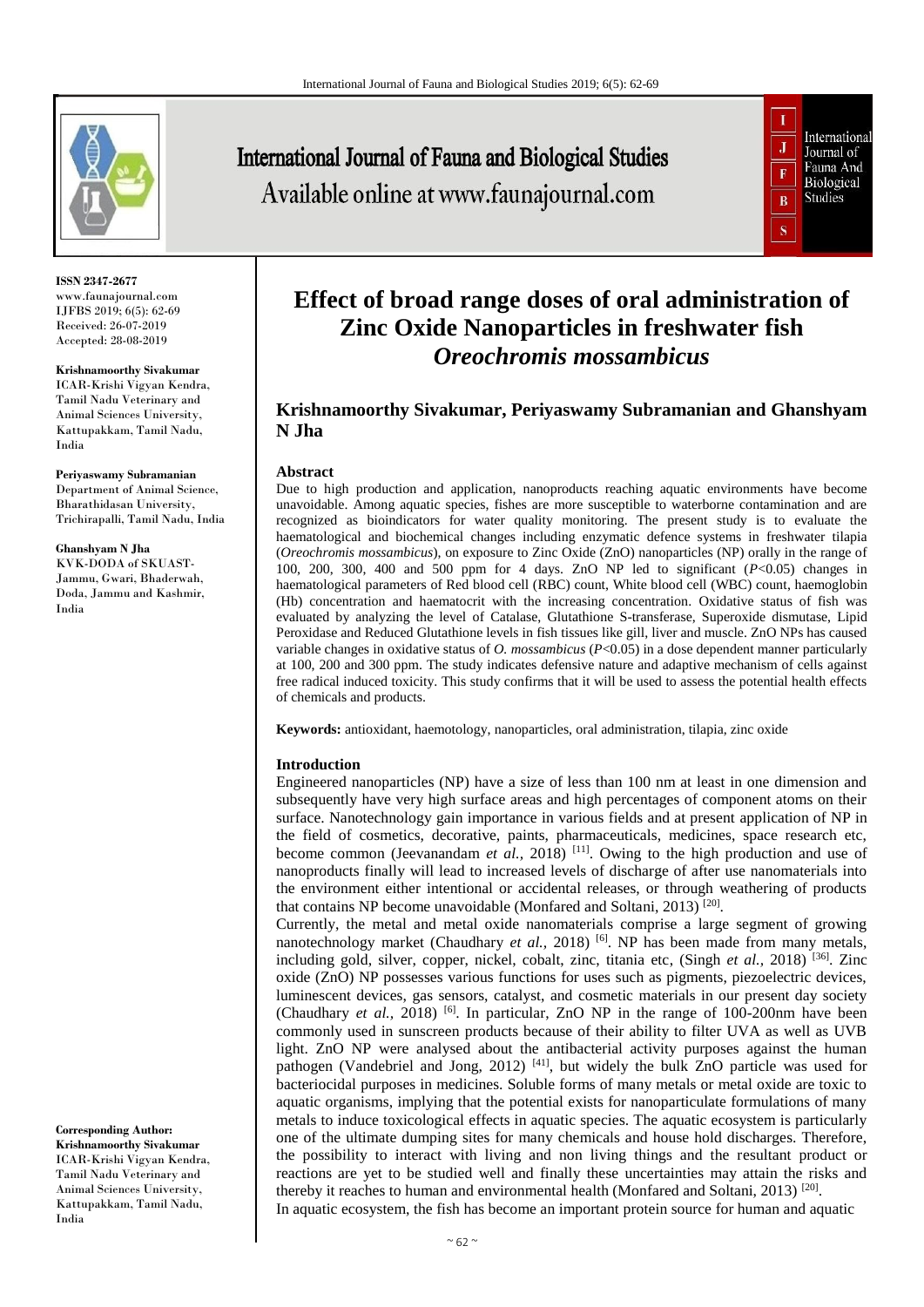pollution impacts direct effect on fishes and indirectly to humans through its consumption. It is of much importance to evaluate the effects of pollution on fish both for environmental protection and for socio-economic reasons. The consumption of contaminated fish and shellfish (Oysters, Tilapia, Tuna and Shrimp) results in exposure of humans to trace element contamination. (Raknuzzaman *et al.*, 2016) [31] . Tilapia could be used as a bio-indicator for studying the accumulation and transformation of metals in freshwater organisms (Lasheen *et al.,* 2012) [17] .

*Oreochromis mossambicus* was first typed by Peters in 1852, it is a popular fish with fish farmers as they grow fast under any condition and get large. This is one of the most popular species for aquaculture. Russell *et al.*, (2012)<sup>[32]</sup> reported that the *O. mossambicus* is popularly known due to their biological traits such as tolerance to wide range of ecological conditions, feeding behavior and reproduction ability with maternal care that has made them an experiment model. It has been demonstrated that copper and silver nanoparticles are acutely toxic to across a wide spectrum of aquatic species including zebra fish (Haque and Ward,  $2018$ )<sup>[13]</sup>.

Fish live in very intimate contact with their environment, and are therefore responds to physical and chemical changes that are reflected in their blood components. It should be noted that haematological indices are of different sensitivity to various environmental factors and chemicals. Blood tissue truly reflects physical and chemical changes occurring in organism (Adeyemo, 2007)<sup>[1]</sup>. Haematological analyses has been routinely used in determining the physiological state of animals and known to be effected by different environmental factors, it is used as a guide in the diagnosis of many diseases and in evaluating the responses to therapy in both animals and human (Solomon and Okomoda, 2012)<sup>[38]</sup>.

Studies carried out on various fish species have revealed that heavy metals might alter the biochemical parameters both in tissues and in the blood (Sani, 2011)  $^{[33]}$ . Aerobic organisms generate reactive oxygen species (ROS), such as superoxide anion radical ( $\overline{-O2}$ ), hydrogen peroxide ( $H_2O_2$ ), and hydroxyl radical (•OH), because of oxidative metabolism. The hydroxyl radicals can initiate lipid peroxidation (LPO) in tissues. The negative effect of ROS is attenuated by the antioxidant defence system that involves enzymatic and non-enzymatic mechanisms. The most important antioxidant enzymes are superoxide dismutase (SOD), catalase (CAT), glutathione peroxidase (GPx), and glutathione-S-transferase (GST). The non-enzymatic defence includes Vitamin–E, C, and A, glutathione, carotenes and ubiquinol (Claiborne, 1985) [7]. The antioxidants protect the organism against oxyradical damage, such as DNA strand breaks, protein oxidation and the induction of lipid peroxidation (Kumari *et al.,* 2014) <sup>[16]</sup>. The use of the biochemical approach has been advocated to provide an early warning of potentially damaging changes in stressed fish. Oxidative stress biomarkers have rapidly increased in the field of ecotoxicology. Therefore, it has been suggested that they could be used in environmental monitoring systems (Kroon *et al.*, 2017)<sup>[14]</sup>. Several metals have been reported to elicit oxidative stress in aquatic organisms (Kumari *et al.,* 2014) [16] .

Although regulations exist for protecting aquatic life from dissolved forms of these metals, it is unclear if they are appropriate for use with metallic nanomaterials which may produce quantitatively or mechanistically different toxicity (Singh  $et$   $al$ , 2018)<sup>[36]</sup>. By understanding the initial uses of NP application sides are strengthened, but malignant impact

like toxicological effects are mostly ignored. The health security of human and animals not only depend on beneficial product but also in avoiding the materials that causes ill effects. Therefore, the present investigation, oral administration of NP to fish was undertaken and intended to evaluate the commonly used NP such as ZnO. *O. mossambicus* a model species for fish physiological and toxicological studies was used to test this hypothesis. In this study assessment was made on the hematological and enzymatic features besides the survival of experimental fish.

# **2. Material and Methods**

The fresh water teleost fish Tilapia (*O. mossambicus*) belonging to the family Cichlidae was used for the present investigation. The specimens of *O. mossambicus* were procured from Lake located at Illupore village, Pudukkottai District, Tamilnadu, India (Latitude 10.53836 N, Longitude 78.62056 E). Fish samples were acclimatized to laboratory conditions and maintained in large circular cement tank, disinfected with potassium permanganate and washed thoroughly prior to experimentation. From the stock identical size fish (average length of  $11\pm1$  cm and weighing  $25\pm1$  gm) were segregated and transferred to clean rectangular plastic tanks of 100 liters water capacity and the experimental tanks were maintained in the aquarium of ICAR-KVK, Kattupakkam and Department of Animal Science, Bharathidasan University. For each dose (tank) 10 fishes were used and all the doses were performed as triplicate.

The ZnO NP synthesized and characterized by Sivakumar and Subramanian  $(2012)$  <sup>[37]</sup> was administered orally to *O*. *mossambicus* in the present study. The ZnO NP was dispersed in millipore water by using Sonicator for oral administration. The doses were administered to each fish as 100, 200, 300, 400 and 500 ppm. Fishes with no ZnO NP administration were used as control. Fresh water free from chlorine was used for the present study. The physico-chemical parameters such as temperature, pH, dissolved oxygen, total alkalinity, salinity and total hardness were estimated for each set of experiment as these factors have a significant influence on the biodegradability and toxicity of pollutants. The physicochemical parameters (APHA, 1976)  $[2]$  of experiment tank water were recorded daily at 06.00 and 18.00 hrs during the experiment period. The acute toxicity test was conducted as per OECD guidelines (OECD, 2012) [27] in the present investigation for a period of 4 days. The doses were given in the  $1<sup>st</sup>$  day of experiment and after the 4 days exposure period, the doses that caused the mortality of fish in each dose recorded to determine  $LD_{50}$  value. The remaining fish from 30  $(10+10+10)$  – triplicate per concentration) were taken out and sacrificed for further analysis.

At the end of experimental period blood was drawn by cardiac puncture and various haematological parameters were determined (Adeyemo, 2007)  $^{[1]}$ . The blood samples were collected in bottles with Ethylenediamine Tetra Acetic Acid (EDTA) as anticoagulant. The haematological parameters such as Red blood cell (RBC) count, White blood cell (WBC) count, haemoglobin (Hb) concentration and haematocrit were measured in the blood samples of control and treated *O. mossambicus.* Erythrocytes indices of fish *viz*., MCV (Mean Cell Volume), MCH (Mean Cell Hemoglobin), Mean cell Haemoglobin Concentration (MCHC) were also calculated.

The toxicological impairments due to the chosen NPs of ZnO administration was assessed through several stress stabilizing factors like antioxidant enzymes and metabolites such as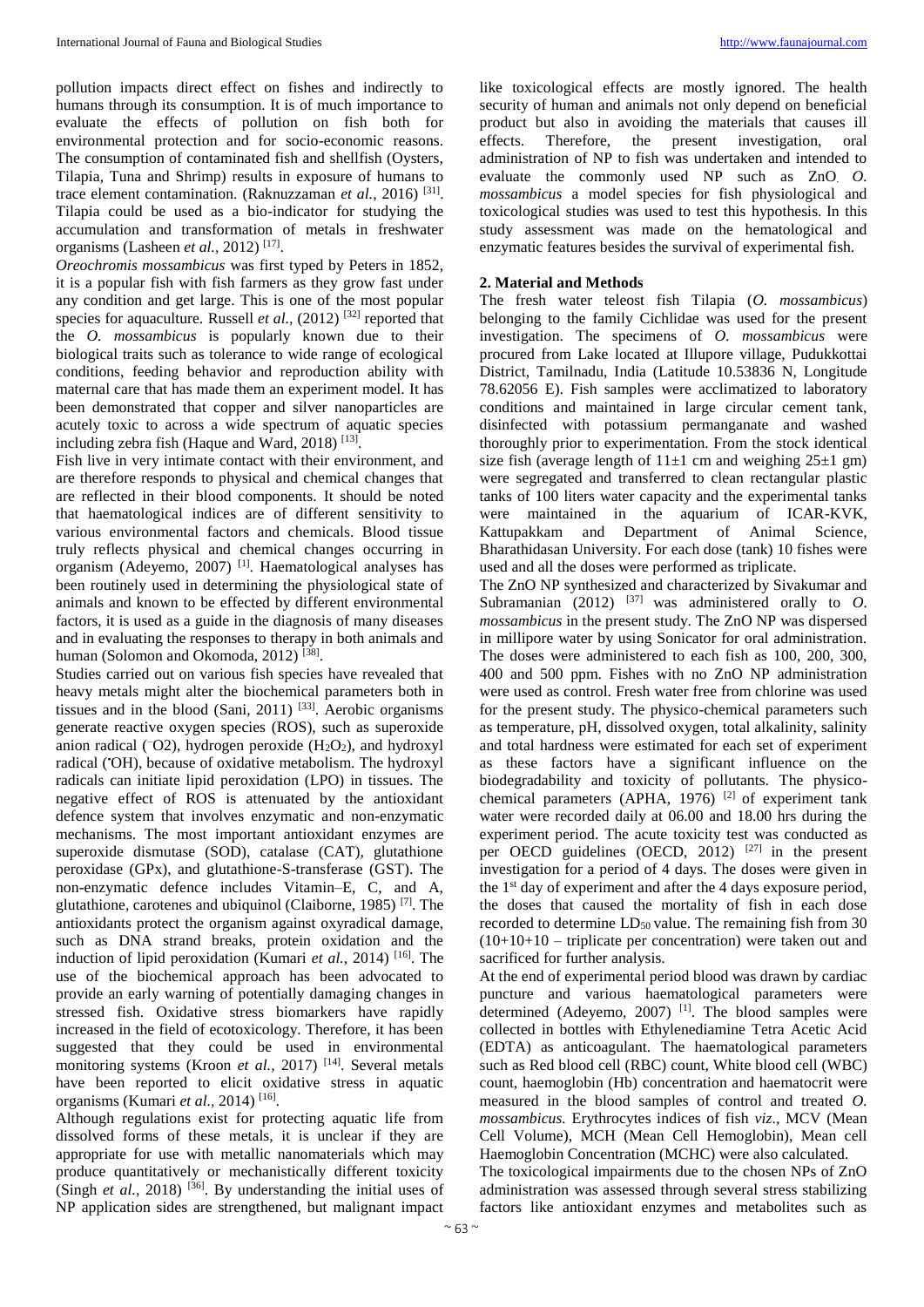Catalase, Glutathione-S-transferase, Superoxide dismutase, Lipid Peroxidase and Reduced Glutathione on the fish tissues like gill, liver and muscle.

Catalase activity was measured by the method of Caliborne (1985) [7]. Glutathione-S-transferase (GST) activity was measured by the method of Habig *et al.* (1974)  $[12]$ . Superoxide dismutase (SOD) activity was measured by the method of Marklund and Marklund (1974) <sup>[19]</sup>. Lipid peroxidase activity was measured by the method of Ohkawa *et al.* (1979)  $^{[25]}$ . Reduced Glutathione (GSH) activity was measured by the method of Moron *et al.* (1979) <sup>[22]</sup>. Protein estimation in the fish sample was measured by the method of Lowry *et al.* (1951)<sup>[18]</sup>. Each single treatment was replicated three times and the mean value  $\pm$  standard deviation was considered. Univariate analysis of variance following the statistical programme for the social sciences (SPSS, ver. 16.0) was used to assess the significance among the different treatment of ZnO NP with *O. mossambicus.*

## **3. Results**

The effect of ZnO NP on hematological and enzymological parameters of freshwater fish *Oreochromis mossambicus* was evaluated*.* The maximum mortality rate was recorded up to 30% in 100 ppm, but in the case of high doses recorded as 10% in 500 ppm whereas, in 400 ppm did not show any mortality. The other two doses of 200 and 300 ppm were exhibited as 20% mortality. After 4 days experiment, the mortality rate of fish was recorded as in the Table 1.

**Table 1:** The percentage of mortality was recorded during the experimental period for each concentration.

| Oral dose administered (ppm)     | Mortality recorded (%) |
|----------------------------------|------------------------|
| 10C                              |                        |
| 200                              |                        |
| 300                              |                        |
| 400                              |                        |
| 500                              |                        |
| Control (no oral administration) |                        |

Physico-chemical parameters have a considerable influence on the toxicity of xenobiotics in organisms. Among these

temperature, dissolved oxygen, hardness, alkalinity and pH are the important environmental factors. The data on the physico-chemical parameters of water used in the present investigation were normal and maintained at constant level throughout the study period (Table 2).

| <b>Table 2:</b> Physico-chemical parameters recorded during the |
|-----------------------------------------------------------------|
| experimental period for control and treatment.                  |

| <b>Parameters</b>     | <b>Values</b>         |  |  |
|-----------------------|-----------------------|--|--|
| Temperature           | $27.16 \pm 1.81$ °C   |  |  |
| pН                    | $7.18 \pm 0.13$       |  |  |
| Dissolved oxygen      | $6.98 \pm 0.52$ mg/L  |  |  |
| Total alkalinity      | $31.01 \pm 5.41$ mg/L |  |  |
| Salinity              | $0.13 \pm 0.03$ ppt   |  |  |
| <b>Total hardness</b> | $18.01 \pm 0.16$ mg/L |  |  |
| Calcium               | $3.33 \pm 0.31$ mg/L  |  |  |
| Magnesium             | $2.05 \pm 0.19$ mg/L  |  |  |

The haematological values of *O. mossambicus* were recorded after 96 hours acute toxicity period in normal and treated with ZnO NPs (Table 3). The total RBC counts were recorded. A decrease of RBC counts was observed from 0.72 to 64.23% in comparison to control. But the highest reduction of RBC counts recorded at 200 ppm dose. The WBC showed an increases of counts from 3.90 to 28.90% in treated. But the higher WBC counts recorded in 100 ppm when compare with control. After the 4 days acute toxicity period the decreased Hb content noted in 100 ppm dose as 11.63%, whereas an increased Hb content of 27.27 and 36.36% were recorded in 400 and 500 ppm respectively when compare to control. Likewise, hematocrit showed an initial decrease of 12.11% at 100 ppm dose and gradually increased up to 500 ppm (35.98%) when compare with control. In contrast, the MCV exhibited a significant increase of 29.63 to 162.06% elevation in treated. MCH also showed a hike in treated animals as compare to control from 28.25 to 74.98%. Finally MCHC reveals no signnificant alterations in treated fish but only showing a marginal decrease up to 3.01% in 200 ppm and 400 ppm but a marginal increase was noted in 100, 300 and 500 ppm up to 0.54%.

**Table 3:** Haematological status in *O. mossambicus* treated with ZnO NP orally after 4 days period.

| <b>Parameters</b>   | $ZnO NP$ given orally to <i>O. mossambicus</i> in ppm |                    |                     |                     |                  |                    |  |
|---------------------|-------------------------------------------------------|--------------------|---------------------|---------------------|------------------|--------------------|--|
|                     | <b>Control</b>                                        | 100                | <b>200</b>          | <b>300</b>          | 400              | 500                |  |
| RBC $(106/cu.mm)$   | $2.74 \pm 0.11$                                       | $1.66 \pm 0.06$    | $0.98 \pm 0.03$     | 1.49±0.05           | $2.72\pm0.09$    | $2.47\pm0.11$      |  |
| WBC $(10^5$ /cu.mm) | 1.28±0.05                                             | $1.65 \pm 0.04$    | $1.43 \pm 0.05$     | $1.54 \pm 0.06$     | $1.33 \pm 0.03$  | $1.37 \pm 0.05$    |  |
| Hb(g/dl)            | $5.50 \pm 0.16$                                       | $4.86\pm0.23$      | $5.00 \pm 0.20$     | $5.25 \pm 0.19$     | $7.00 \pm 0.33$  | $7.50\pm0.33$      |  |
| Hematocrit (%)      | $16.59 \pm 0.61$                                      | $14.58\pm0.52$     | $15.55\pm0.31$      | $15.75 \pm 0.63$    | $21.35\pm0.91$   | $22.56 \pm 1.11$   |  |
| MCV (cubic micra)   | $605.47 \pm 23.33$                                    | $875.68 \pm 33.33$ | $1586.73 \pm 61.66$ | $1053.51 \pm 43.11$ | 784.93±21.21     | $911.52 \pm 31.36$ |  |
| $MCH$ (pg)          | $20.07 \pm 0.96$                                      | $29.19 \pm 1.33$   | $51.02 \pm 2.33$    | $35.12 \pm 1.16$    | $25.74 \pm 1.08$ | $30.30 \pm 1.31$   |  |
| $MCHC$ (g/dl)       | $33.15 \pm 1.53$                                      | $33.33 \pm 1.36$   | $32.15 \pm 1.23$    | $33.33 \pm 1.19$    | 32.79±0.99       | $33.24 \pm 1.43$   |  |

Mean value of three replicates  $\pm$  standard deviation (n=3)

The antioxidant enzyme activity in gill, liver and kidney tissues of *O. mossambicus* was recorded after 4 days acute toxicity period in normal and with ZnO NPs treated. In this study the following parameters such as SOD, Catalase, GST, Lipidperoxidase and GSH were analysed. A prominent decrease in SOD activity was recorded in the gill tissues of treated compared to control. The medium decreases of 35.81% in 500 ppm and a minimum decrease of 9.32% in 100 ppm. The liver tissues a low SOD value when compared to gill and muscle, and also recorded the decreased SOD activity

with respect to treated as compare to control. The decreased activity was recorded as 32.50% in 300 ppm and 48.76 and 49.10% in 100 and 400 ppm respectively. But, in muscle tissues the decreased SOD recorded as 27.75% only in 400 ppm as compare to control SOD whereas, the other treatment doses revealed the higher SOD activity and recorded maximum as 38.46% in 100 ppm (Figure 1).

and GSH recorded in *O. mossambicus* after 96 hours of oral treatment with ZnO NP.

In gill tissues the catalase enzyme activity was recorded in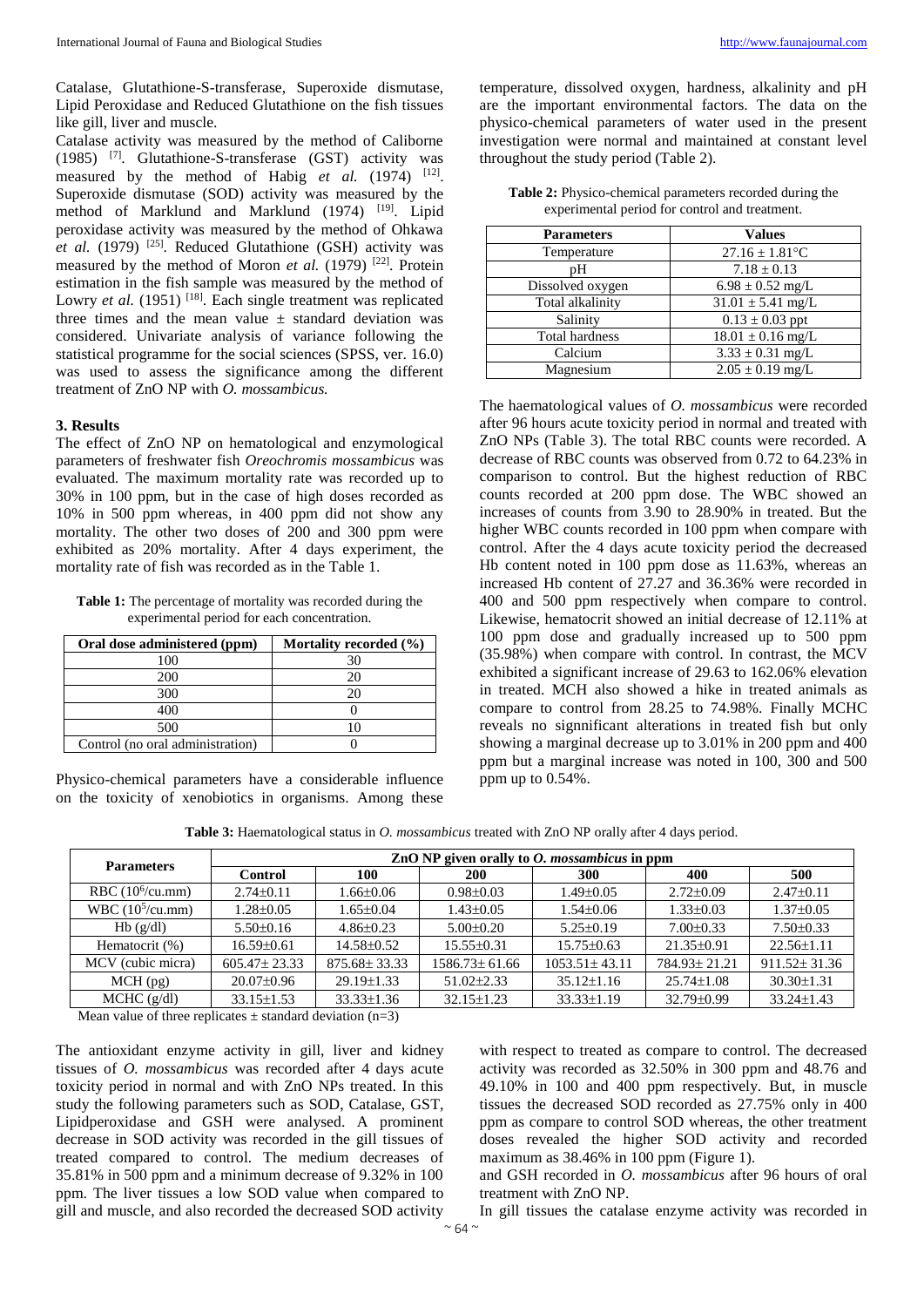treated and control. A highest reduction of catalase activity was recorded as 42.13% in 100 ppm and an elevation of catalase as 11.61% only in 300 ppm, also no variation in activity was encountered with control in 500 ppm. In liver tissues the reduced catalase activity was recorded in treated as compare to control. The highest reduction of catalase activity recorded as 80.41% in 100 ppm dose. The muscle tissues as well revealed a variable catalase activity among the treated groups compared to control. The highest activity was recorded as 54.12% in 100 ppm and reduced activity was recorded as 11.20 and 54.12% only in 500 and 300 ppm respectively (Figure 1). The reduced GST activity was estimated in gill tissues as 56.92% in 300 ppm dose whereas the marginal elevated activity recorded as 5.01% only in 500 ppm. In liver tissues, the variable activity was observed among the treatments and in 300 ppm which was maximum (489.97%) relative to control. Likewise, in the muscle tissues it showed highest activity as 301.06% in 500 ppm when compare to control (Figure 1). The Lipidperoxidase activity was estimated as variable activity in gill tissues among treated

and highest increased activity recorded as 94.31% in 100 ppm. In contrast the liver tissues which could exhibit a reduction in lipid peroxidase activity as low as 41.27% in 100 ppm. Similarly in muscle tissues the highest suppressed activity was recorded in 200 ppm as 70.11% and the elevated activity revealed only in 100 ppm as 14.34% as compare to control (Figure 1). GSH activity was revealed in gill tissues as elevated up to 31.93% at 100 ppm and only reduced activity in 500 ppm as 23.04% when compare to control. Unlike, the liver tissue showed the elevated GSH activity among treated and showed maximum activity up to 3100% at 500 ppm. Likewise, the muscle tissue also revealed the highest activity in 500 ppm as 453.00% when compared to control (Figure 1). Statistically significant difference (P<0.05) could be observed among the treatment groups. The significant difference was observed in haemotological and biochemical parameters between the treated groups, and the significance is higher proportional to increasing concentration.



**Fig 1:** Aantioxidant enzymes and metabolites activity of SOD, Catalase, GST, Lipid peroxidase and GSH recorded in *O. mossambicus* after 96 hours of oral treatment with ZnO NP.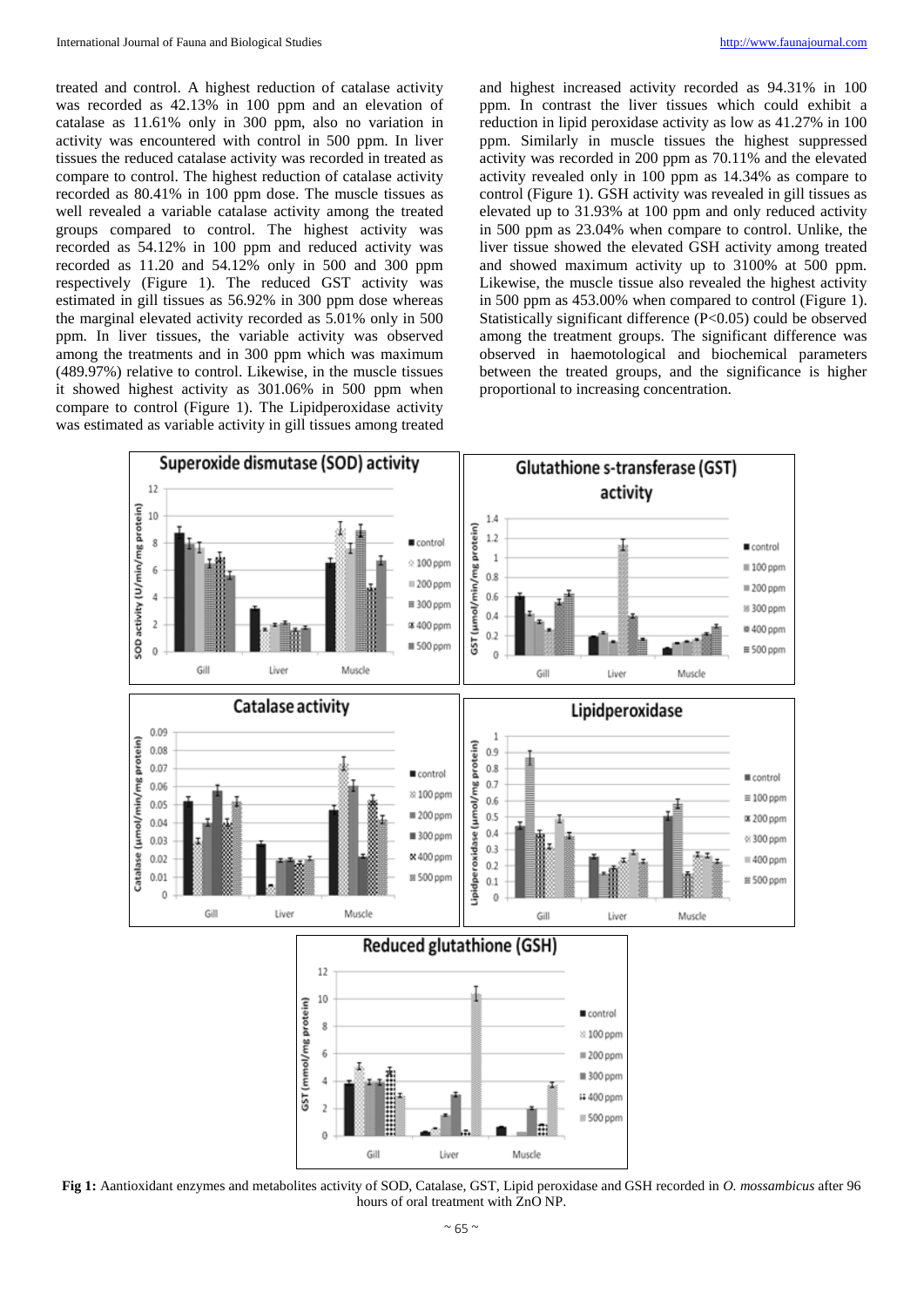# **4. Discussion**

Health benefits of nanoparticles are considerably attracting and is increasing the concern of public and government worldwide (Jeevanandam *et al.*, 2018)<sup>[11]</sup>. NP can be ingested directly via water, food, cosmetics, drugs and drug delivery devices, etc. (Arora *et al.*, 2012)<sup>[3]</sup>. The insoluble particles, their pathway and extent of uptake through the digestive tract are ascertained to be based on their size (Date *et al.,* 2016) [8] . NP can cross small intestine by persorption and further distribute into blood, brain, lung, heart, kidney, spleen, liver, intestine and stomach (Swain *et al.*, 2016)<sup>[40]</sup>.

The nano size ZnO particles linked with very high activity likely interact with the surrounding tissues and aggravate normal functions of the organs and it can diffuse across the membrane occurs directly when the size is small enough, there are positive ions on the surface of ZnO NP, or when other variables are present (Chang *et al.,* 2012) [5]. In the present study, the ZnO NP were administered orally at a wide range of concentration to tilapia and the acute toxicity effects were recorded. The efficacy of ZnO NP was examined like variations in haemological parameters and reaction of defense enzyme against ZnO NP. ZnO NP (30 nm) are able to bind proteins with important biological functions, including immunoglobulins and proteins adhering to ZnO NP result in enhanced stability of the NP. The proteins that are bound by ZnO NP are physiologically important (Vandebriel and Jong, 2012) [41] .

The concentration of haemoglobin, hematocrit and total RBC count in the blood parameters were lower in the fishes exposed to ZnO NP at 100, 200 and 300 ppm reletive to the control, thereby depicting an anaemic condition. This study revealed that reduced haemoglobin content was observed in treatments compared to the control, especially fishes are exposed to lower i.e. 100, 200 and 300 ppm doses in the present study. Ergonul et al. (2018) <sup>[10]</sup> reported that prolonged reduction in haemoglobin content is deleterious to oxygen transport and degeneration of the erythrocytes could be attibuted as pathological conditions in fishes exposed to toxicants. Okomoda *et al.* (2013) <sup>[26]</sup> studied the reductions of haemoglobin content, RBC, Platelet count, packed cell volume, as the concentration of toxicant increased while other parameters increased proportional with the toxicant concentration in African catfish. A decrease in the concentration of haemoglobin in blood might usually be due to the effect of toxic metals on gills, as well as decrease in oxygen, which suggests anaemia or confirms toxic impact in *Clarias gariepinus* (Adeyemo, 2007) [1]. Increase in WBC count, MCV while decrease in RBC count from normal and infected in brackishwater fish *Eleginops maclovinus* (Pena-Rehbein *et al.,* 2013) [30] and in fresh water fish *Prochilodus lineatus* (Parma et al. 2007) <sup>[37]</sup>. The present results were similar to the above that increased WBC count and MCV in all treatments whereas the decreased RBC count could only be observed in 100, 200 and 300 ppm.

The MCV, MCH and MCHC increased considerably in all treatments compared to the control. However, only the marginal increases could be observed in MCHC with all treatments. This results was compared with the work of Shah  $(2006)$  <sup>[34]</sup> and following a short term exposure of tench (*Tinca tinca*) to lead and to Zinc (Ergonul *et al.,* 2018) [10] and in *Clarias gariepinus* (Adeyemo, 2007) [1]. These alterations were attributed to direct or feedback responses of structural damage to RBC membranes resulting in haemolysis and impairment in haemoglobin synthesis, stress related release of

RBCs from the spleen and hypoxia, induced by exposure to lead (Shah, 2006) [34] and to cypermethrin (Parma *et al.,* 2007) [29] .

The liver tissues of fish are more often recommended as an environmental indicator of water pollution than any other organs. The toxicants cause a disturbance in the physiological state of the fish, which affects the enzyme activity. It then causes distortions in the cell organelles, which may lead to the elevation in the activity of various enzymes (Kumari *et al.,*  $2014$ )  $^{[16]}$ . So, in present study the ZnO NP were administered orally at different wide range of concentration to tilapia and the acute toxicity effect was observed. The defensive free radical scavenger, superoxide dismutase (SOD), triggers an induction response in heavy metal intoxicated groups. This indicates that more protein is required to protect cells against superoxide radicals. The superoxide dismutase level was found to be increased in muscle tissue exposed and the decrease were noticed in gill and liver tissues. However, the hepatic superoxide dismutase showed increased activity when compared to kidney. This indicates the liver stress developed by the ZnO NP. The decreased SOD activity was recorded about the gill tissues of treated, when compare to control and highly decreased as 35.81% in 500 ppm and lowly as 9.32% in 100 ppm in present study with tilapia. The liver tissues also recorded the decreased SOD activity with respect to treated as compare to control. The increased superoxide dismutase activity muscle of tilapia may be explained as a compensation mechanism against nano ZnO intoxication, which was similar to the results observed with increased superoxide dismutase activity after exposure to pollutants (Dimitrova *et al.,* 1994) [9] .

The peroxy radical  $H_2O_2$  was trapped by catalase that primarily occurs in peroxisomes. The target function of catalase is to protect the cells from the accumulation of  $H_2O_2$ by dismuting it to form  $H_2O$  and  $O_2$  or by using it as an oxidant where it works as a peroxidase. No discernible effects were observed in the catalase activity of all tissues of present investigation after 4 days of exposure, the activity increased in the muscle and gill tissues, but in the liver tissues the decreased  $H_2O_2$  was observed. Though muscle and gill tissues could also reveal the variable catalase activity among the treatments, but highest increased activity was recorded as 54.12% in 100 ppm for muscle and 11.61% in 300 ppm for gill tissue of tilapia. This indicates a reduced activity to protect the cells against  $H_2O_2$ . Evidence suggested that high concentration of copper inhibited catalase activity in the liver, gills, and muscle (Kroon *et al.,* 2017) [14] .

Glutathione-S-transferase (GST) is an abundant cytosolic antioxidant involved in conjugation of toxic reactive metabolites. The higher tripeptide content is involved in the activation of γ-glutamylcysteine synthetase, one of the enzymes involved in glutathione synthesis (Srikanth *et al.,*  $2013$ ) <sup>[39]</sup>. The enzyme glutathione-S-transferase was found to be increased in the liver during the exposure days. In present study the muscle tissues exhibited increased enzyme activity and decreased activity in gill tissue of tilapia. The higher glutathione- S-transferase activity observed in the liver of the carp after heavy metal toxicity indicates an augmented detoxification activity in the liver tissue. The glutathione-Stransferase detoxifies a number of environmental carcinogens, reactive nucleophiles, and epoxide intermediates. The increased glutathione-S-transferase assay was suggested as a useful tool for biomonitoring oxidative stress (Kuder and Philip, 2017)<sup>[15]</sup>. The findings reveal that heavy metals create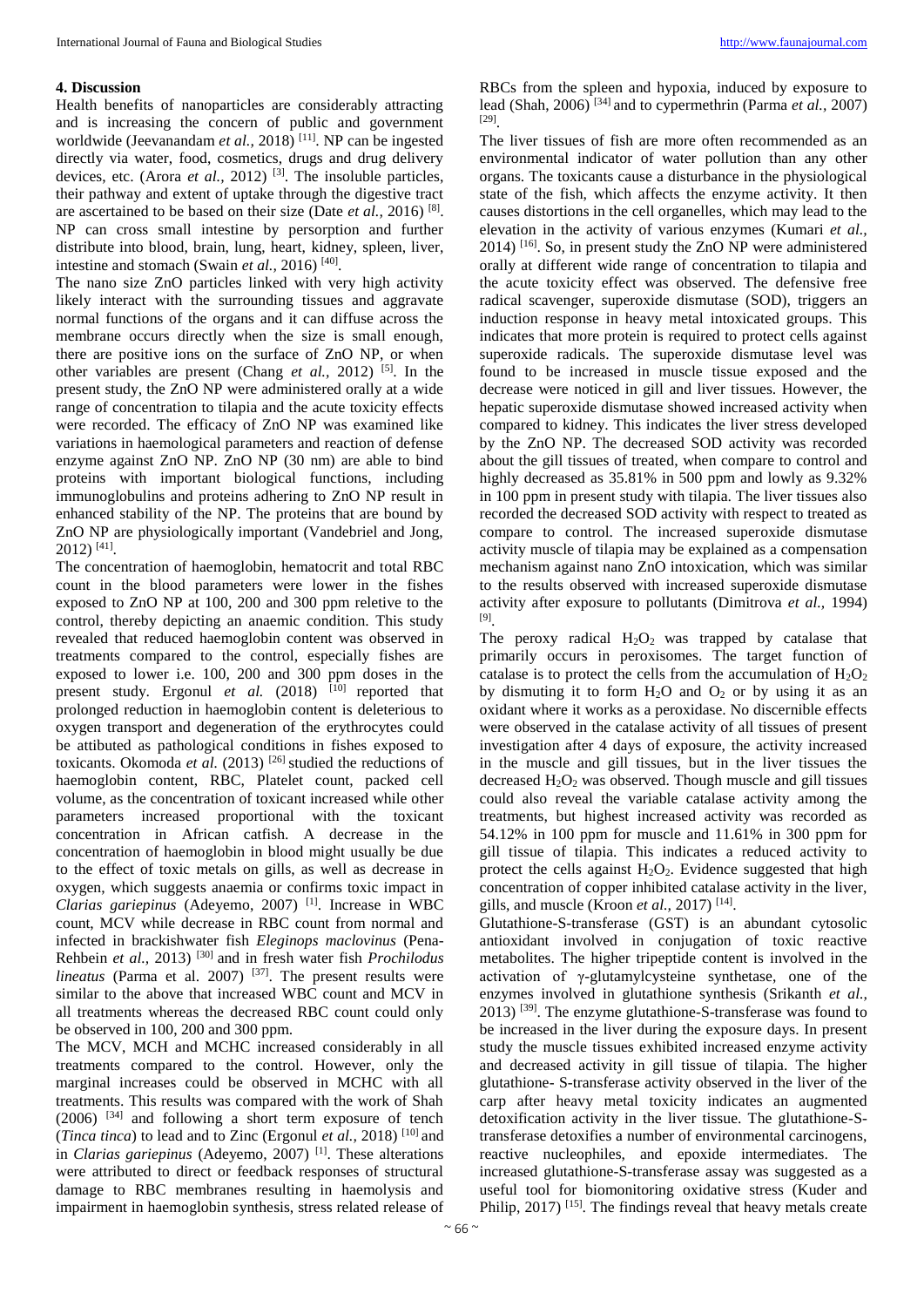harmful effects by generating reactive oxygen species that damage the cells by disturbing the fluidity balance. They also suggest that the heavy metals could make molecular complexes with cell protein thiols and develop toxic effects on the cells towards dysfunction. However, it was counter balanced by the production of antioxidants to suppress the free radicals and protect the cells against oxidative damage.

The extent of lipid peroxidation was determined by a balance between production of oxidants, and their removal, scavenging by antioxidants. The malondialdehyde (MDA) concentration, an index of lipid peroxidation level generally increased in the organs studied after exposure. Many studies have demonstrated that lipid peroxidation and oxidative stress increases in tissues of different species of aquatic organisms, as a result of being exposed to environmental stressors (Kuder and Philip,  $2017$ <sup>[15]</sup>. However, it is by no means a general rule that exposure to a pollutant increases the MDA level. Though highest MDA level was estimated as variable activity in gill, liver and muscle tissues among treated and highest increased activity recorded as 100 ppm (94.31%) for muscle, 400 ppm for liver and 100 for muscle tissue of tilapia in present study. Some authors have shown lowered MDA levels in fish sampled in a site contaminated by metal and organic compounds (Kroon *et al.*, 2017)<sup>[14]</sup>, and others have shown that fish show no response when exposed to azinphosmethyl and 2,4-dichlorophenoxyacetic acid (Oruc and Uner, 2000) [28]. The increased level of malondialdehyde observed in treatments when exposed to organs of tilapia in the present investigation, agreed with the previous investigation carried out with tilapia that had been exposed to microcystins (Moreno *et al.,* 2003) [21] .

The elevated GSH acitivity in liver tissue could observe in all the ZnO NPs treated and as high as activity of 3100% at 500 ppm when compare to control in present study with tilapia. The major mechanism for metal toxicity appears to be direct and indirect damage to the mitochondria (via) depletion of glutathione, an endogenous thiol (SH–) group containing antioxidant, which results in excessive free radical generation and mitochondrial damage (Sharma *et al.,* 2012) [35]. Oral administration of 100 nm ZnO NPs (2.5 gm/kg body weight) to fish resulted in accumulation in the liver, spleen, lung, and kidney (Vandebriel and Jong, 2012)<sup>[41]</sup>. The penetration of metal and metal oxide in the gills, liver, kidney, and flesh antagonizes the antioxidant in hepatocyte mitochondria, depletes glutathione through the generation of free radicals, causes lipid peroxidation, and directly causes uncoupling of mitochondrial respiratory chain activity (Srikanth *et al.,* 2013) [39] .

In present acute oral toxicity studies in *O. mossambicus* did not show any toxicity and it is showed the maximum mortality rate up to 30%. Based on these results the acute oral  $LD_{50}$  value may takeplace either greater than 500 ppm or lower than 100 ppm, or it may not cause any mortality rate or  $LD_{50}$  value. These results are similar with the acute oral and dermal toxicity studies in Wistar rats of two different sizes with Multi-Walled Carbon Nanotubes (MWCNT) that did not show any toxicity (Murthy *et al.*, 2011) <sup>[23]</sup>. The physicochemistry, behaviour and measurement of manufactured nanoparticles in the aqueous phase and the key chemistry issues for the eco-toxicologist are described elsewhere (Bundschuh *et al.*, 2018)<sup>[4]</sup>, including the dispersion of manufactured nanoparticles in different natural waters, their surface chemistries and reactivity, and their aggregation and colloid chemistry. There are some emerging features of the

physico-chemistry that are highly relavent to routes of uptake in fish. One of the founding assumptions in the ecotoxicity of chemicals is that there is likely to be close relationship between the physical or chemical form of the substances in the environment, the ability of the organism to absorb it, and any subsequent toxic effects. In the present study the physicochemical parameters of the experimental tank water were maintained in normal and optimum condtions. It was performed (Murthy *et al.*, 2011)<sup>[23]</sup> that prior to toxicology experiments the physicochemical characterization of MWCNT like, size in dry state and distilled water, surface area to ascertain the possible cause for the toxicity. The two different sizes of MWCNT in distilled water showed increase in the size. Murdock *et al.* (2008) <sup>[24]</sup> reported that once the nanomaterials are in water they do not necessarily retain their nanosize. Both the sizes  $(140 \pm 30, 10^{-15} \text{ nm})$  of MWCNT exhibited similar kind of results in acute oral, dermal and ocular irritation tests.

# **Conclusion**

In the present study, the ZnO NPs has caused alterations on hematology and enzymology of the fresh water fish *O. mossambicus* and these alterations may be taken as non specific biomarkers in the field of nanotoxicology. However, the toxicity of ZnO NP could be evaluated through the application of a wide range of concentrations. In general these toxicological assessment methods are used to identify the safety or adverse health effects of the products with these chemicals.

## **Acknowledgements**

We acknowledge the funding support provided by the University Grants Commission (UGC), New Delhi, India under the major research project entitled on 'Fate and effects of nanoparticles on a selected fish species (Nanoparticles as a potential aquatic pollutant)'.

#### **References**

- 1. Adeyemo OH. Haematological profile of *Clarias gariepinus* (Burchell, 1822) exposed to Lead. Turkish Journal of Fisheries and Aquatic Sciences. 2007; 7:163- 169.
- 2. APHA. Standard methods for the examination of water and wastewater. American Public Health Association, 14 th edition, Washington D.C, 1976.
- 3. Arora S, Rajwade JM, Paknikar KM. Nanotoxicology and *in vitro* studies: The need of the hour. Toxicology and Applied Pharmacology. 2012; 258:151-165.
- 4. Bundschuh M, Filser J, Luderwald S, McKee MS, Metreveli G, Schaumann GE. Nanoparticles in the environment: where do we come from, where do we go to? Environ Sci. Eur. 2018; 30(1):6.
- 5. Chang Y-N, Zhang M, Xia L, Zhang J, Xing G. The Toxic Effects and Mechanisms of CuO and ZnO Nanoparticles. Materials. 2012; 5:2850-2871.
- 6. Chaudhary S, Umar A, Bhasin KK, Baskoutas S. Chemical sensing applications of ZnO nanomaterials. Materials. 2018; 11(2):287.
- 7. Claiborne A: Catalase activity. In: Handbook of Methods for Oxygen Radical Research. Greenwald RA, Ed, CRC Press, Boca Raton, FL, 1985, 283-284.
- 8. Date AA, Hanes J, Ensign LM. Nanoparticles for oral delivery: Design, evaluation and state-of-the-art. J Control Release. 2016; 240:504‐ 526.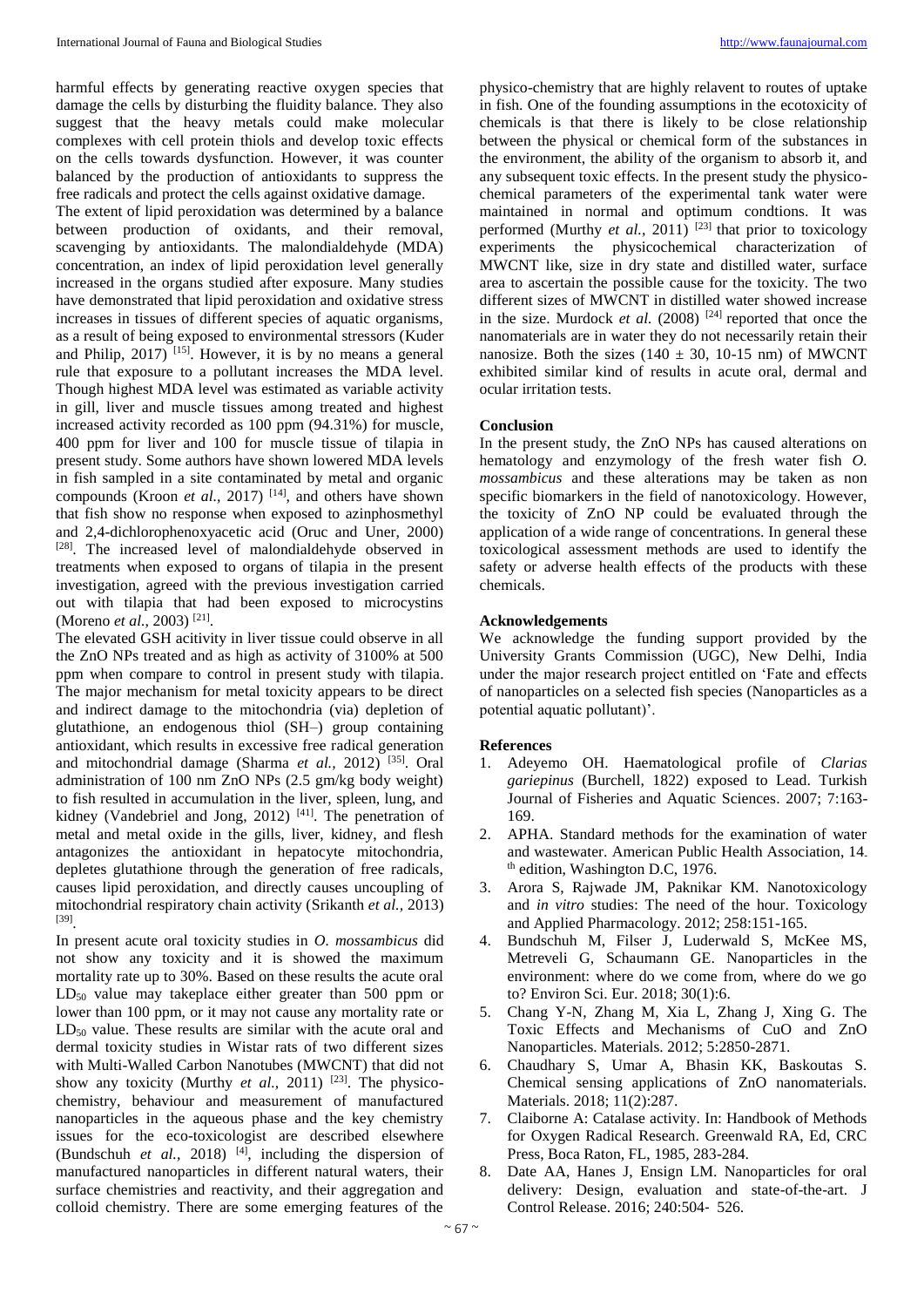- 9. Dimitrova MST, Tsinova V, Velcheva V. Combined effects of zinc and lead on the hepatic superoxide dismutase-catalase system in carp (*Cyprinus carpio*). Comp. Biochem. Physiol. Part C. 1994; 108:43-46.
- 10. Ergonul MB, Altindag A, Atasagun S, Shah SL, Karacakaya P. Alterations in hematological, immunological and biochemical parameters of Tench, *Tinca tinca* after acute zinc exposure. Journal of Animal and Plant Sciences. 2018; 28(5):1357-63.
- 11. Jeevanandam J, Barhoum A, Chan YS, Dufresne A, Danquah MK. Review on nanoparticles and nanostructured materials: history, sources, toxicity and regulations. Beilstein J Nanotechnol. 2018; 9:1050‐ 1074.
- 12. Habig WH, Pabst MJ, Jakoby WB. Glutathione Stransferases. The first enzymatic step in mercapturic acid formation. J Biol Chem. 1974; 246:7130-7139.
- 13. Haque E, Ward AC. Zebra fish as a Model to Evaluate Nanoparticle Toxicity. Nanomaterials (Basel). 2018; 8(7):561.
- 14. Kroon F, Streten C, Harries S. A protocol for identifying suitable biomarkers to assess fish health: A systematic review. PloS one. 2017; 12(4).
- 15. Kuder RS, Philip GH. Antioxidant enzymatic activities and lipid peroxidation in liver and ovary of Zebra fish (*Danio rerio*) exposed to deltamethrin. Chemistry and Ecology. 2017; 33(8):739-49.
- 16. Kumari K, Khare A, Dange S. The applicability of oxidative stress biomarkers in assessing chromium induced toxicity in the fish *Labeo rohita*. BioMed Rresearch International, 2014.
- 17. Lasheen MR, Fagr Kh. Abdel-Gawad, Alaneny AA, Abd El bary HMH. Fish as Bio Indicators in Aquatic Environmental Pollution Assessment: A Case Study in Abu-Rawash Area, Egypt. World Applied Sciences Journal. 2012; 19(2):265-275.
- 18. Lowry OH, Rosebroghlo NJ, Farr A, Randall RJ. Protein measurement with folin phenol reagent. J Bio. Chem. 1951; 193:265-275.
- 19. Marklund S, Marklund G. Involvement of the superoxide anion radical in the autoxidation of pyrogallol and a convenient assay for superoxide dismutase. Eur J Biochem. 1974; 47(3):469-474.
- 20. Monfared AL, Soltani S. Effects of silver nanoparticles administration on the liver of rainbow trout (*Oncorhynchus mykiss*): histological and biochemical studies. European Journal of Experimental Biology. 2013; 3(2):285-289.
- 21. Moreno I, Mate A, Repetto G, Vazquez CM, Camean AM. Influence of microcystin-LR on the activity of membrane enzymes in rat intestinal mucosa. J. Physiol. Biochem. 2003; 59(4):293-300.
- 22. Moron MS, Depierre JW, Mannervik B. Levels of glutathione, glutathione reductase and glutathione-Stransferase activities on rat lung and liver. Biochem and Biophys Acta. 1979; 582:67.
- 23. Murthy PB, Kishore AS, Surekha P. Acute Toxicological Effects of Multi-Walled Carbon Nanotubes (MWCNT), Carbon Nanotubes – Growth and Applications. Mohammad Naraghi (Ed.), ISBN: 978-953-307-566-2, In Tech, 2011, 529-538.
- 24. Murdock RC, Braydich-Stolle L, Schrand AM, Schlager JJ, Hussain SM. Characterization of Nanomaterial dispersion in solution prior to *in vitro* exposure using

dynamic light scattering technique. Toxicol. Sci. 2008; 101(2):239-253.

- 25. Ohkawa H, Ohishi Ν, Yagi Κ. Assay for lipid peroxides in animal tissues by thiobarbituric acid reaction; Anal. Biochem. 1979; 95:351-358
- 26. Okomoda VT, Ataguba GA, Ayuba VO. Hematological response of *Clarias gariepinus* fingerlings exposed to acute concentrations of Sunsate®. Journal of Stress Physiology and Biochemistry. 2013; 9(2):271-278.
- 27. Organisation for Economic Co-operation and Development (OECD) Environment, Health and Safety Publications, Series on Testing and Assessment No. 166, 2012 (SIDS Initial Assessment Profiles agreed in the course of the OECD HPV Chemicals Programme from, 1993 to 2011.
- 28. Oruc E, Uner N. Combined effects of 2, 4-D and azinphos-methyl on antioxidant enzymes and lipid peroxidation in liver of *Oreochromis niloticus*. Comp. Biochem. Phys. C. 2000; 127:291-296.
- 29. Parma MJ, Loteste A, Campana M, Bacchetta C. Changes of hematological parameters in *Prochilodus lineatus* (Pisces, Prochilodontidae) exposed to sublethal concentration of cypermethrin. Journal of Environmental Biology. 2007; 28(1):147-149.
- 30. Pena-Rehbein P, Ruiz K, Ortloff A, Pizarro MI, Navarrete C. Hematological changes in *Eleginops maclovinus* during an experimental *Caligus rogercresseyi* infestation. Revista Brasileira de Parasitologia Veterinaria. 2013; 22(3):402-6.
- 31. Raknuzzaman M, Ahmed MK, Islam MS, Habibullah-Al-Mamun M, Tokumura M, Sekine M, Masunaga S. Trace metal contamination in commercial fish and crustaceans collected from coastal area of Bangladesh and health risk assessment. Environmental Science and Pollution Research. 2016; 23(17):17298-310.
- 32. Russell DJ, Thuesen PA, Thomson FE. A review of the biology, ecology, distribution and control of Mozambique tilapia, *Oreochromis mossambicus* (Peters 1852) (Pisces: Cichlidae) with particular emphasis on invasive Australian populations. Reviews in Fish Biology and Fisheries. 2012; 22(3):533-54.
- 33. Sani U. Determination of some heavy metals concentration in the tissues of Tilapia and Catfishes. Biokemistri. 2011; 23(2):73-80.
- 34. Shah SL. Haematological parameters iu tench, *Tinca tinca* after short term exposure to lead. Journal of applied toxicology. 2006; 26(3):223-228.
- 35. Sharma P, Jha AB, Dubey RS, Pessarakli M. Reactive oxygen species, oxidative damage, and antioxidative defense mechanism in plants under stressful conditions. Journal of Botany. 2012.
- 36. Singh J, Dutta T, Kim KH, Rawat M, Samddar P, Kumar P. 'Green' synthesis of metals and their oxide nanoparticles: applications for environmental remediation. J Nanobiotechnology. 2018; 16(1):84.
- 37. Sivakumar K. Subramanian P. A simple chemi-synthetic method and characterization of zinc oxide nanoparticles, Nano Trends. 2012; 12(3):1-12.
- 38. Solomon SG, Okomoda VT. Effects of photoperiod on the haematological parameters of *Clarias gariepinus* fingerlings reared in water re-circulatory system. Journal of Stress Physiology and Biochemistry. 2012; 8(3):247- 253.
- 39. Srikanth K, Pereira E, Duarte AC, Ahmad I. Glutathione